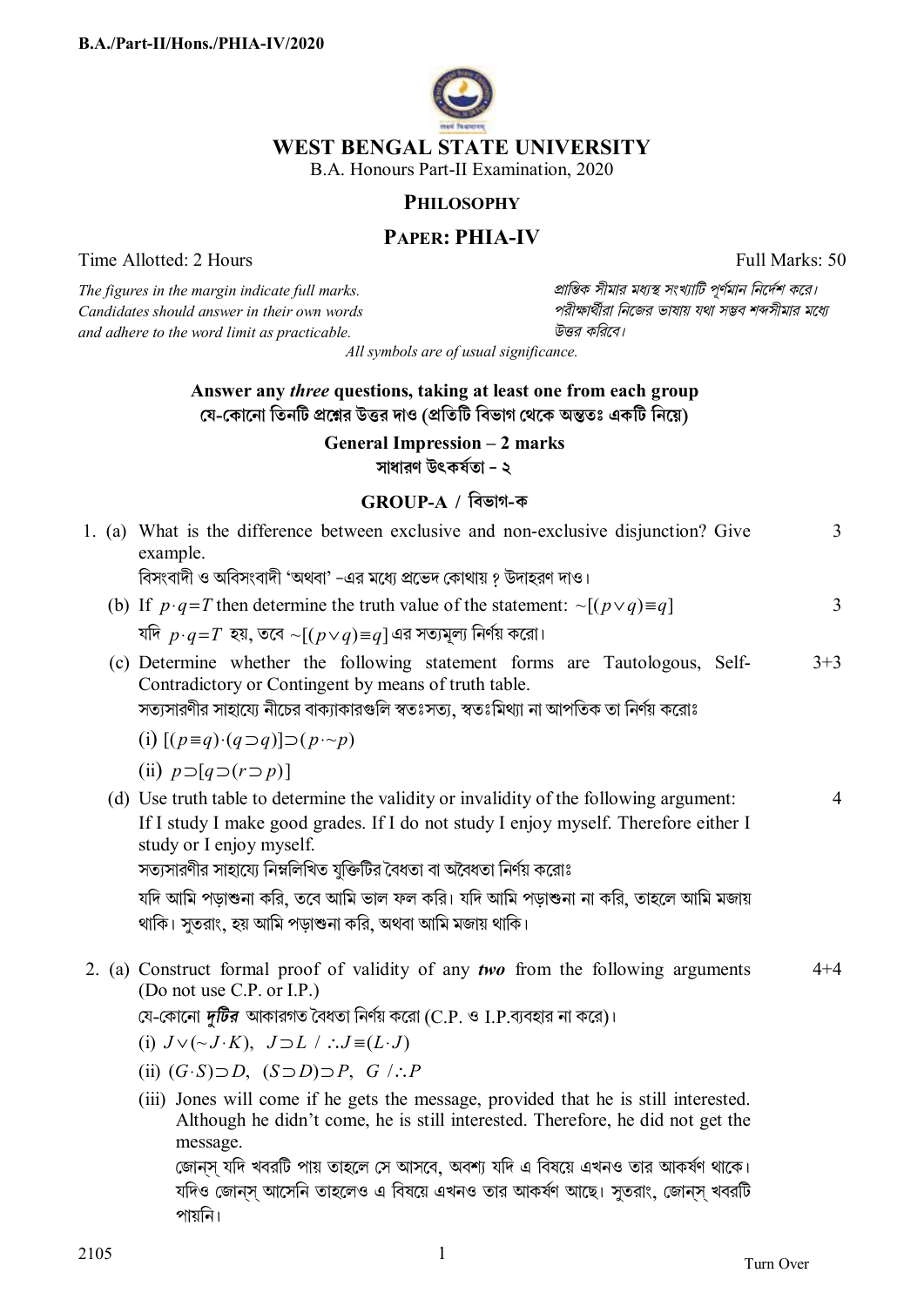#### **B.A./Part-II/Hons./PHIA-IV/2020**

(b) Prove the invalidity of the following arguments by the method of assigning truth values. 4+4

সত্যমূল্য আরোপ পদ্ধতির সাহায্যে নিম্নোক্ত যুক্তিগুলির অবৈধতা প্রমাণ করোঃ

| (1) | $(A \supset B) \cdot (C \supset D)$ | (11) | $M \equiv (N \vee O)$   |
|-----|-------------------------------------|------|-------------------------|
|     | $A \vee C$                          |      | $N \equiv (O \vee M)$   |
|     | $(B \vee D) \supset (E \cdot F)$    |      | $O \equiv (M \vee B)$   |
|     | $E\supset(F\supset G)$              |      | $\sim M$                |
|     | $G \supset (A \supset H)$           |      | $\therefore$ N $\vee$ C |
|     | $\therefore$ H                      |      |                         |

3. (a) Determine whether the following statement is tautologous or not, by using truth tree method. 4

সত্যশাখী পদ্ধতির দ্বারা নীচের বাক্যটি স্বতঃসত্য কিনা দেখাও

 $A \rightarrow [A \rightarrow (B \& -B)]$ 

- (b) Use truth tree method to test the validity of the following arguments: সত্যশাখী পদ্ধতি প্রয়োগ করে নিম্নোক্ত যুক্তিগুলির বৈধতা পরীক্ষা করোঃ 4+4
	- $(i)$   $A \leftrightarrow B$  $A ∨ V$

*A B* &

(ii) We shall fish if it rains and swim if it does not. Therefore, we shall fish or swim.

আমরা মাছ ধরব যদি বৃষ্টি হয় এবং আমরা সাঁতার কাটব যদি তা না হয়। সুতরাং, আমরা মাছ ধরব অথবা সাঁতার কাটব।

4

4

(c) Determine whether the following statements are equivalent: নিম্নোক্ত বাক্যগুলি সমাৰ্থক কিনা নিৰ্ণয় করোঃ

 $A \rightarrow (B \rightarrow C)$ ,  $(A \rightarrow B) \rightarrow C$ 

|  | 4. (a) Why is I.P. called a proof by reductio ad absurdum?                           |  |
|--|--------------------------------------------------------------------------------------|--|
|  | পরোক্ষ প্রমাণ পদ্ধতিকে (I.P.) বিরুদ্ধ অসিদ্ধি পদ্ধতি বলা হয় কেন ?                   |  |
|  | (b) Prove the validity of the following argument by the method of conditional proof. |  |

(b) Prove the validity of the following argument by the method of conditional proof. (C.P.)

প্রাকল্পিক প্রমাণ পদ্ধতির সাহায্যে নিম্নলিখিত যুক্তিটির বৈধতা প্রমাণ করোঃ

 $(A ∨ B) ∋ (C⋅D)$ 

$$
(D \vee E) \supset F \wedge : A \supset F
$$

(c) Prove the validity of the following argument by Indirect Proof (I.P.) method. পরোক্ষ প্রমাণ পদ্ধতির সাহায্যে নিম্নলিখিত যক্তিটির বৈধতা প্রমাণ করোঃ

$$
(M \vee N) \supset (O \cdot P)
$$
  

$$
(O \vee Q) \supset (\sim R \cdot S)
$$
  

$$
(R \vee T) \supset (M \cdot U) / \dots \sim R
$$

(d) Use the method of Indirect Proof to verify that the following statement is a tautology: 4

পরোক্ষ প্রমাণ পদ্ধতির সাহায্যে প্রমাণ করো যে নিম্নলিখিত বাকাটি স্বতঃসত্যঃ

 $A \equiv [A \lor (A \cdot B)]$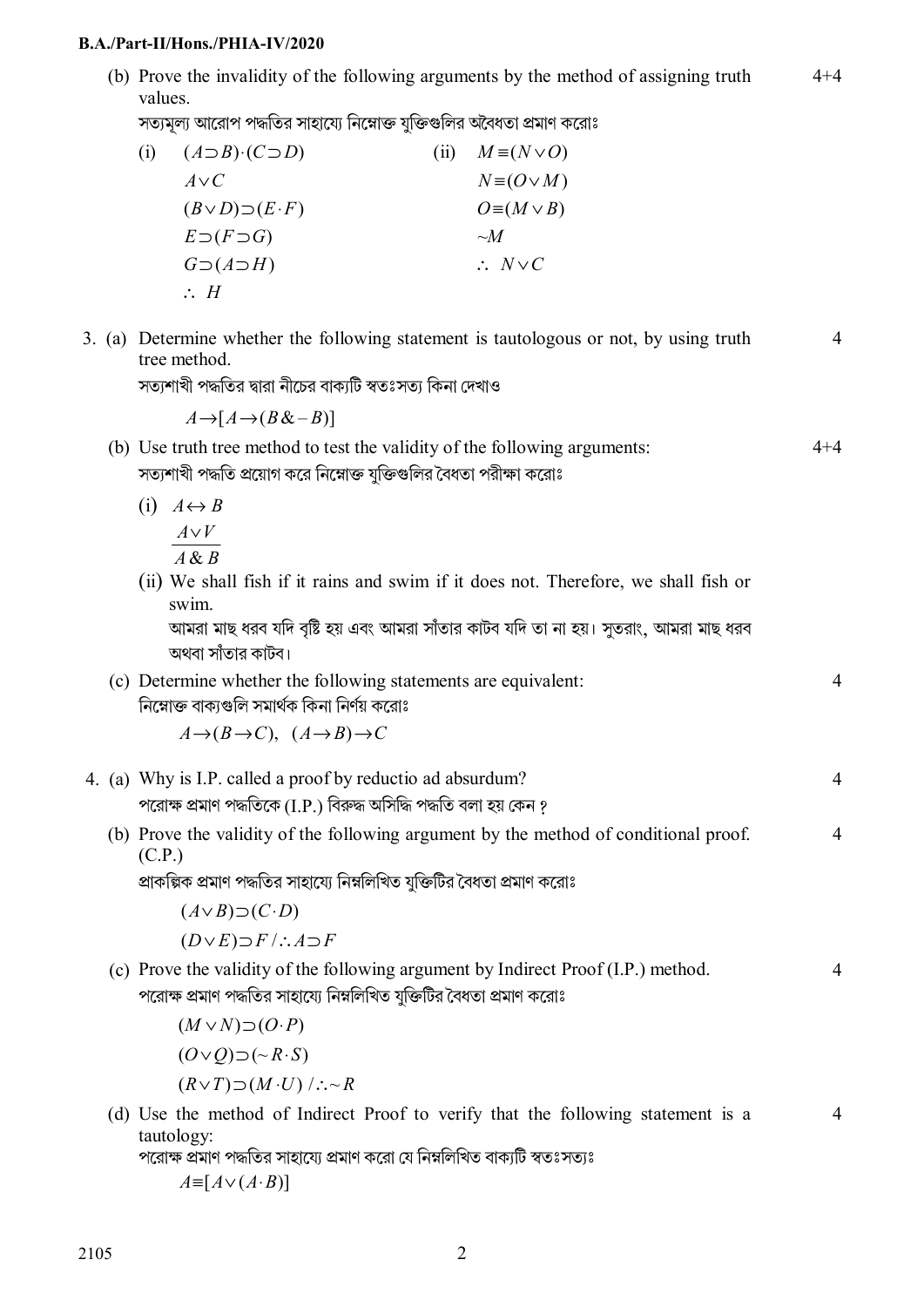## GROUP-B / বিভাগ-খ

 $5<sub>1</sub>$ Test the validity of the following arguments by Venn diagram indicating the  $4\times4$ mood and figure of each of them. প্রতিটির মূর্তি ও সংস্থান উল্লেখ করে নিম্নলিখিত যুক্তিগুলির ভেনচিত্রের সাহায্যে বৈধতা বিচার করো। (a) There are handsome men but only man is vile. So it is false that nothing is both vile and handsome. সদর্শন পরুষ আছে, কিন্তু কেবলমাত্র পরুষরাই নীচ ব্যক্তি। সতরাং, এটা মিথ্যা যে, এমন কেউ নেই যে নীচ ও সুদর্শন। (b) Straight lines never curve. Only straight lines are the sides of triangles. So the sides of triangles never curve. সরলরেখা কখনও বেঁকে যায় না। কেবল সরলরেখাই কোনো ত্রিভুজের বাহু হতে পারে। সুতরাং ত্রিভুজের বাহু কখনও বেঁকে যায় না। (c) Where there's smoke there's fire, so there's no fire in the basement, because there's no smoke there. যেখানেই ধূম সেখানেই বহ্নি, সূতরাং বেসমেন্টটিতে বহ্নি নেই কারণ সেখানে ধূম নেই। (d)  $AEE - 4th$  figure  $AEE$   $\equiv$  চতৰ্থ সংস্থান 6. (a) Explain with example the principle of Universal Instantiation.  $\overline{4}$ সার্বিক দষ্টাম্ভীকরণ নিয়মটি উদাহরণসহ ব্যাখ্যা করো। (b) Construct formal proof of validity of the following:  $4\times3$ নিম্নলিখিত যক্তিগুলির আকারগত বৈধতা প্রমাণ করোঃ (i)  $(\exists x)(Px \sim Ox)$  $(x)(Px \supset Rx) / \therefore (\exists x)(Rx \sim Qx)$ (ii)  $(x)(Fx\supset Gx)$  $(\exists x)(Fx - Gx) / ::(x)(Gx \supset Fx)$ (iii) Socrates is mortal. Therefore everything is either mortal or not mortal. সক্রেটিস মরণশীল। সতরাং সবাই হয় মরণশীল অথবা মরণশীল নয়। 7. (a) Symbolize the following sentences by using quantifiers, variables etc.  $2\times 3$ নিম্নলিখিত বাক্যগুলিতে মানক, ব্যক্তিগ্রাহক ইত্যাদির সাহায্যে প্রতীকায়িত করোঃ (i) Apples and oranges are tasty and good for health. আপেল ও কমলালেবু সুস্বাদু এবং স্বাস্থ্যের জন্য ভালো। (ii) No car is safe unless it has good brakes. কোনো গাডী-ই নিরাপদ নয় যদি না তার ভালো ব্রেক থাকে। (iii) Sita is a good singer. সীতা সুগায়িকা। (b) Determine the invalidity of the following arguments by the method of truth value  $5 + 5$ assignment:  $($ any  $two)$ সত্যমূল্য আরোপের দ্বারা নিম্নোক্ত যুক্তিগুলির অবৈধতা প্রমাণ করোঃ (যে কোনো *দুটি*)  $(i)$  $(x)(Ax \supset Bx)$  $(ii)$  $(x)$ [ $(Sx \vee Tx) \supset \sim (Ux \vee Vx)$ ]  $(x)(Cx \supset Ax)$  $(\exists x)(Sx \cdot \sim Wx)$  $\therefore (\exists x)(Cx \cdot Bx)$  $(\exists x)(Tx \sim Xx)$  $(x)(\sim Wx \supset Xx)$